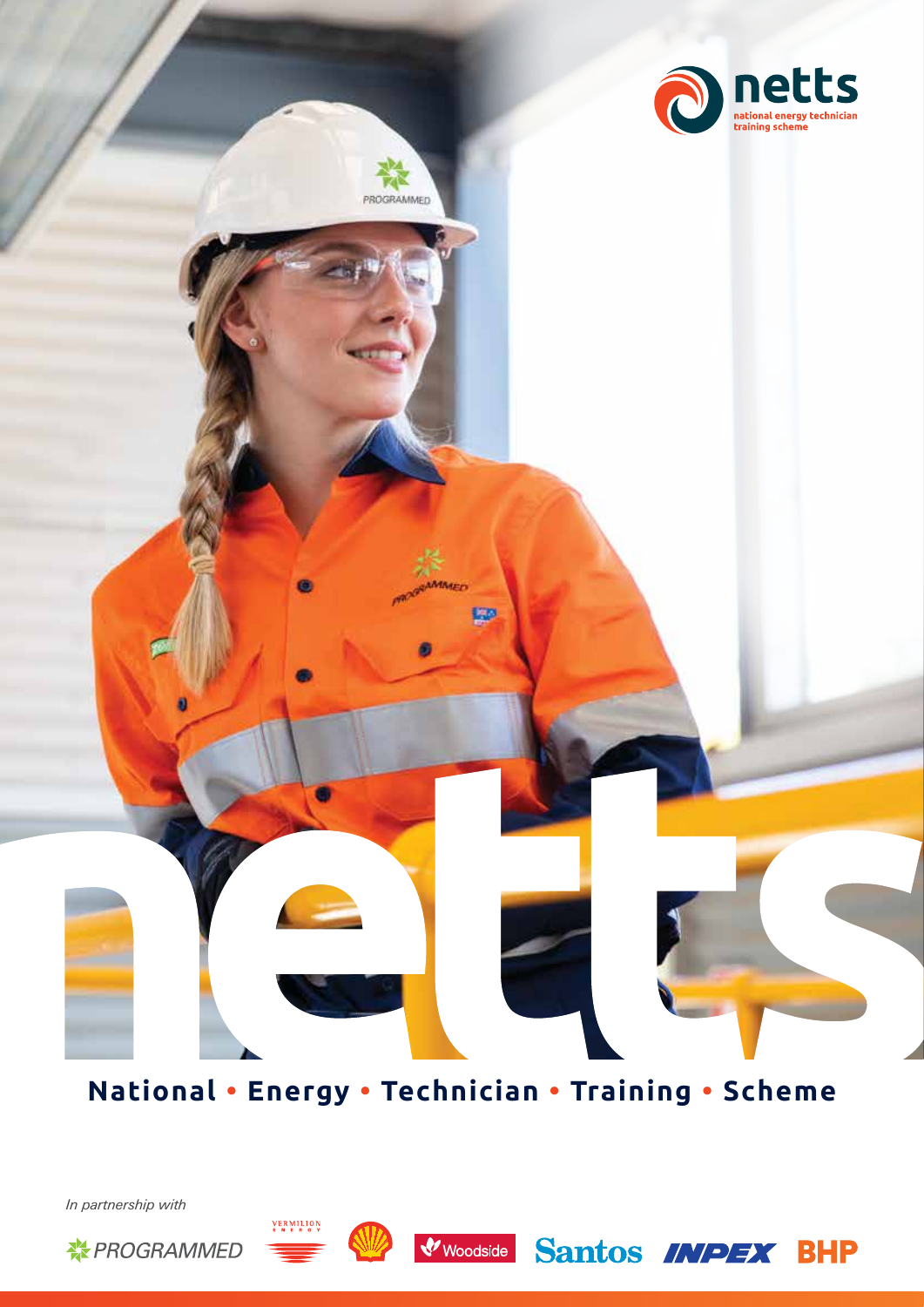Mechanical trade training. Secondments to workshops for plant and equipment overhauls and mechanical experience.

INPEX



## **What is NETTS?**

The National Energy Technician Training Scheme (NETTS) is a collaboration between Programmed and major oil and gas organisations – including Santos, Shell, Woodside, Vermilion, INPEX and BHP Petroleum – to build a skilled workforce for the future.

### The NETTS program has evolved from traditional apprenticeships in the following ways:

- Companies are working together, sharing their knowledge and experience to ensure that apprentices have the best possible exposure.
- The first 18 months of the apprenticeship are based in a structured learning environment to give apprentices the skills, knowledge and experience required to transition into an on or offshore role.
- All NETTS apprentices, regardless of trade, complete a common foundation year to start the course.
- In addition to their TAFE studies, apprentices are also taught a variety of life skills designed to prepare them for the transition from school to the workplace.
- Host companies offer opportunities to all Netts apprentices in order to give them exposure to a variety of facilities and equipment.
- The apprentices are instilled with a safety culture that prepares them for a career in the oil and gas industry and ensures their smooth transition to the workplace.
- Perth-based secondments
- 2. Perth Basin
- 3. Santos Devil Creek
- 4. BHP Macedon
- 5. Woodside –
- Karratha Gas Plant
- 6. Vermillion Wandoo B
- 7. Shell Prelude
- 8. ENI Yelcherr
- 9. INPEX ILNG
- 10. ConocoPhillips DLNG



## **The NETTS journey**

The below diagram is an overview of the journey through a NETTS apprenticeship.



### **Apprentice locations**





11. Shell – QGC Santos – GLNG

ConocoPhillips – APLNG

12. Santos – Roma 13. Santos – Moomba

**<sup>7</sup> <sup>10</sup>**

**11**

**<sup>12</sup> <sup>13</sup>**

**8 9**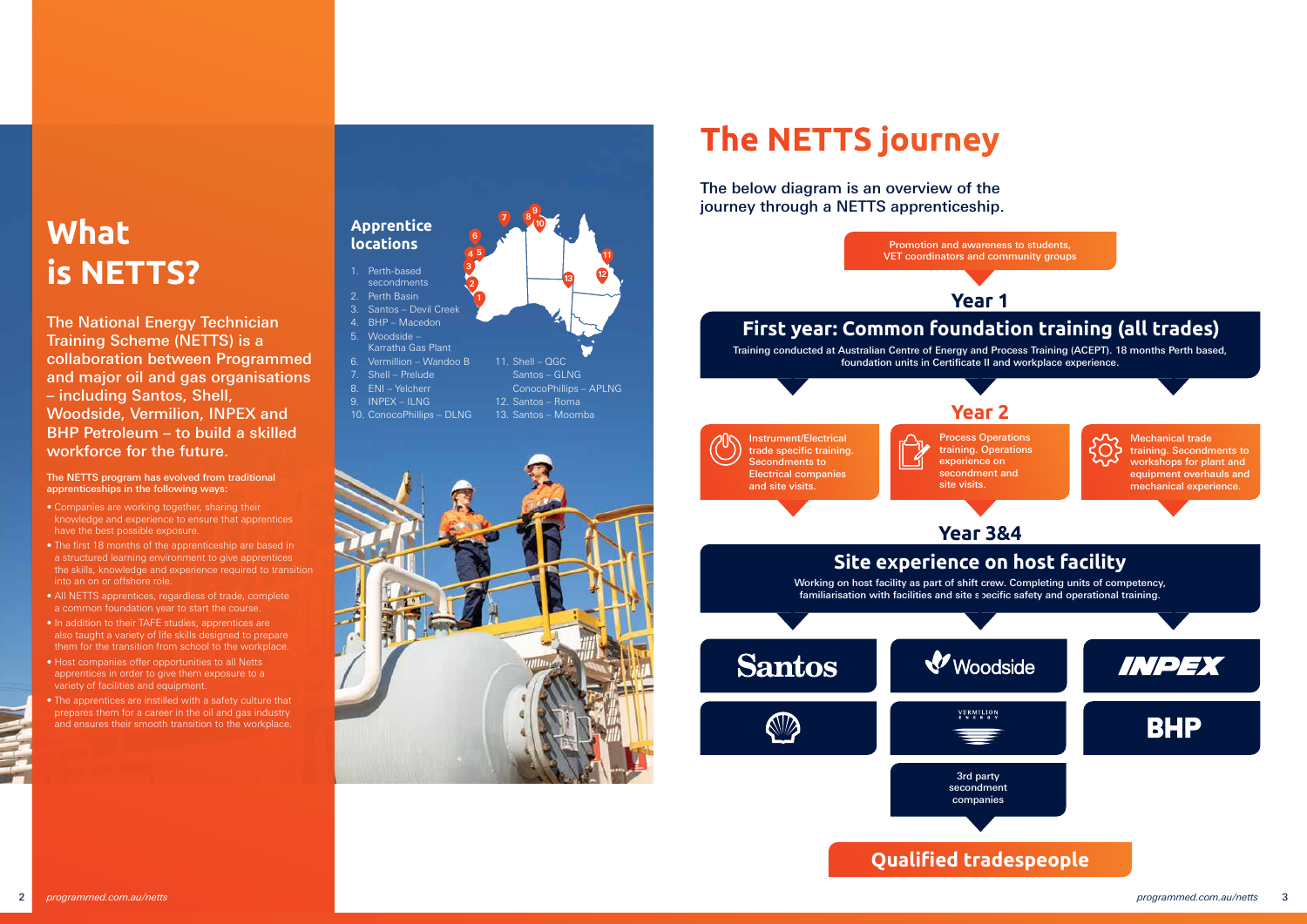## **What are the NETTS trade pathways?**



### **Process Plant Technicians**

- **Duration** 4 years
- 
- Qualifications MEM20105 Cert II Engineering
	- PMA 30116 Cert III Process Plant • MSM 30116 Cert III Process
	- Manufacturing
- **Experience** Process experience in similar industries
	- Overhaul and maintenance on plant and equipment
- Differentiation Offered as apprenticeship for new entrants to the workforce
	- 1 year of core skills training delivered with Instrumentation Electricians and Mechanical Fitters



 **Mechanical** 

## **Technicians**

### Duration • 4 years

- **Duration** 4 years
- Qualifications PMA 20116 Cert II Process Plant

- Qualifications PMA 20113 Cert II Process Plant
	- MEM 31215 Cert III Mechanical Engineering

- Experience Overhaul maintenance of equipment in oil and gas supply chain
	- Mechanical fitting in process environments in similar industries
- **Differentiation Variety of work experience** in mechanical fitting workshops that service oil and gas industry in addition to site-based fitting experience
	- 1 year of core skills training delivered with Instrumentation Electricians and Process Operators

### **Instrumentation Electrical Technicians**



- MEM40105 Cert IV Instrumentation
- Experience Domestic and Commercial installation experience gained through trade placements in the metropolitan area
	- Placements include specialist instrumentation companies and process plants
- Differentiation Training and installation experience gathered throughout 1st and 2nd year of apprenticeship alongside 1 year of core skills training delivered with Mechanical Fitters and Process Operators

apprentice retention rate

## **What is included?**

- Exposure to multiple sites across the oil and gas industry and supplier contractor facilities.
- Recruitment is managed by Programmed with industry involvement in final selection.
- Fundamental training to industry standards specifically designed for young people with no industry experience.
- Coordination with RTO on training schedule, unit selection and training content.
- Ongoing supervision, mentoring and pastoral care.
- Design and implementation of life skills such as communications and conflict resolution training.
- Development of industry standard safety culture.
- Regular toolbox meetings, task observations and safety conversations.
- Industrial foundations training and trade specific training.
- Nationally recognised formal qualifications.
- Monitoring and performance reviews.
- Access to support services with the backing of Programmed's National organisation providing 24/7 coverage.
- Working on team projects and presentations.
- Apprentice feedback and review of progression, including reports back to host.
- Regular operational and strategic planning meetings.
- Coordination of secondment blocks to gain additional workplace experience.
- Provision of extra tuition for any apprentices requiring additional support.

**48%** of year 1 is formal training



GOAL 7FRO

## **98%**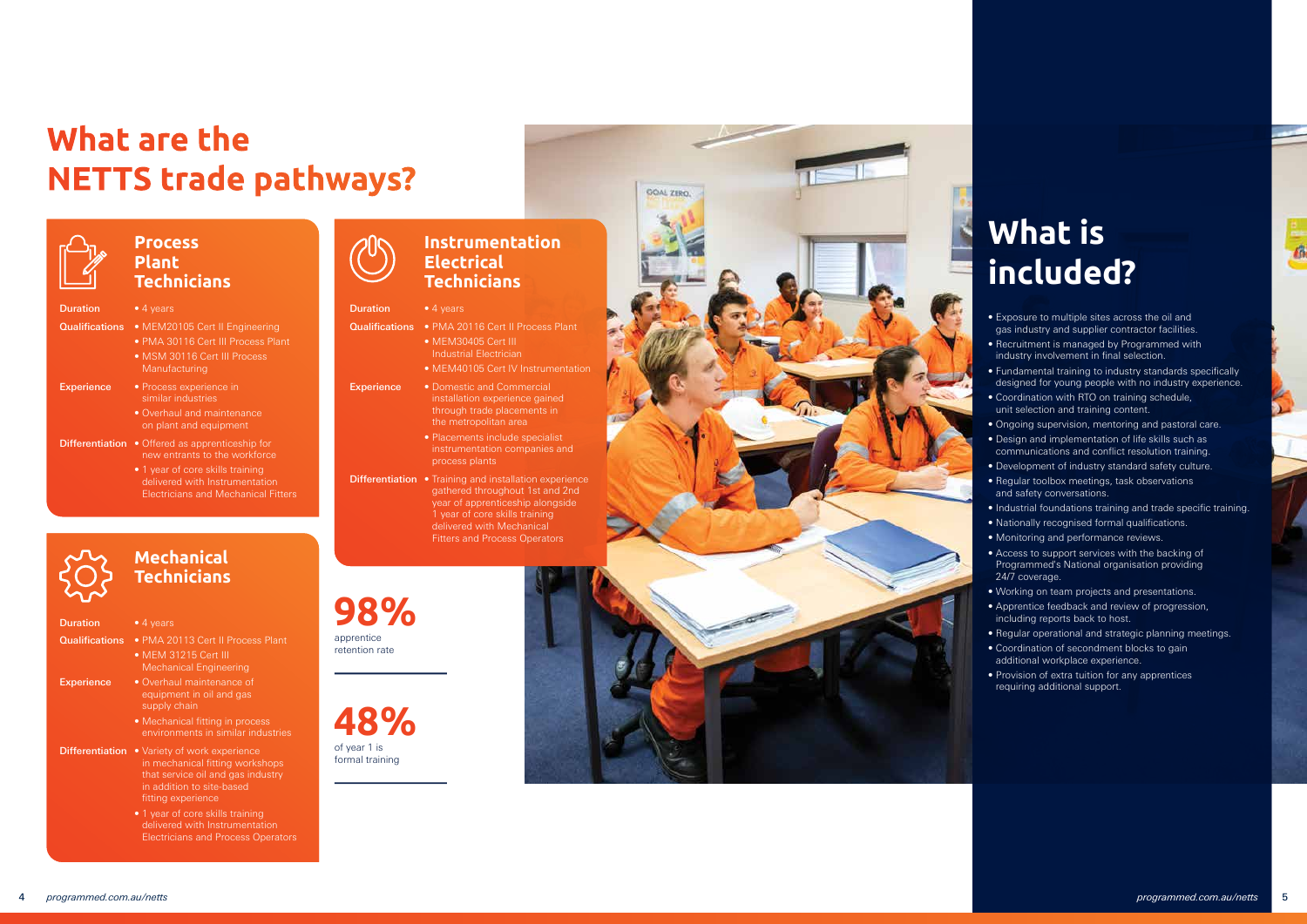### **Secondments**

NETTS has built relationships with a number of companies across the metropolitan area that are able to host the apprentices. These companies, often in the supply chain for the larger oil and gas operators, help to broaden the apprentices' depth of skills and knowledge before they transition to site.

NETTS apprentices are given exposure to plant and equipment that they may not get to work on when at the host companies' facilities; this gives them a broader scope of experience to draw from when they are a qualified tradesperson.

The collaborative nature of the NETTS Program enables apprentices to gain experience across multiple host company facilities. This provided exposure to a multitude process systems and variable end products. For example, all apprentices, regardless of their host, may have the opportunity to see the differences between cryogenics, domestic gas, onshore processing, offshore processing and FLNG.

The main prerequisites for the program are:

Through the NETTS collaboration with 3rd party secondment companies, multiple on and offshore sites are offered to give the NETTS apprentices great industry experience before settling at their host sites. The variety of site-based experiences that the NETTS apprentices are given is vital in their journeys to becoming competent tradespeople, working successfully alongside an older and more experienced workforce whilst also setting them up for a lifelong career in the energy sector.

- A diverse and inclusive group including gender, race and country of origin.
- Growing understanding and acceptance of different cultures.
- Wider, more diverse approaches to problem solving.

The collaboration and network that is built across facilities and sites also allows shared knowledge across industry, creating best practice and a safer workforce.

Currently in collaboration with over **25 secondment companies** to increase exposure



# **Focus on diversity**

NETTS is specifically designed as an entry pathway into the oil and gas sector which requires no previous experience. This creates a level playing field for applicants from all backgrounds and ensures we are growing a diverse workforce for the future.

- A genuine interest in the industry.
- 
- a pre-apprenticeship).

• A willingness and aptitude to learn. • Year 12 completion (or year 11 and

The benefits of this diverse approach to recruitment have shown their full effect over the last 4 years. The NETTS Program currently consists of 48% female and 32% Indigenous participation, with over 29% of apprentices born overseas.

### This has led to:

Together, the NETTS apprentices have developed a true sense of team. They embrace and celebrate the diversity and unique nature of their colleagues and the positive effect this has on the working environment.

Inaugural intake commenced **Feb 2016**

**Annual** intakes since inception

**54 apprentices**  currently in the program New starters are aged between **18 and 21**

**48% female**  participation







**25 secondment**  companies across Perth

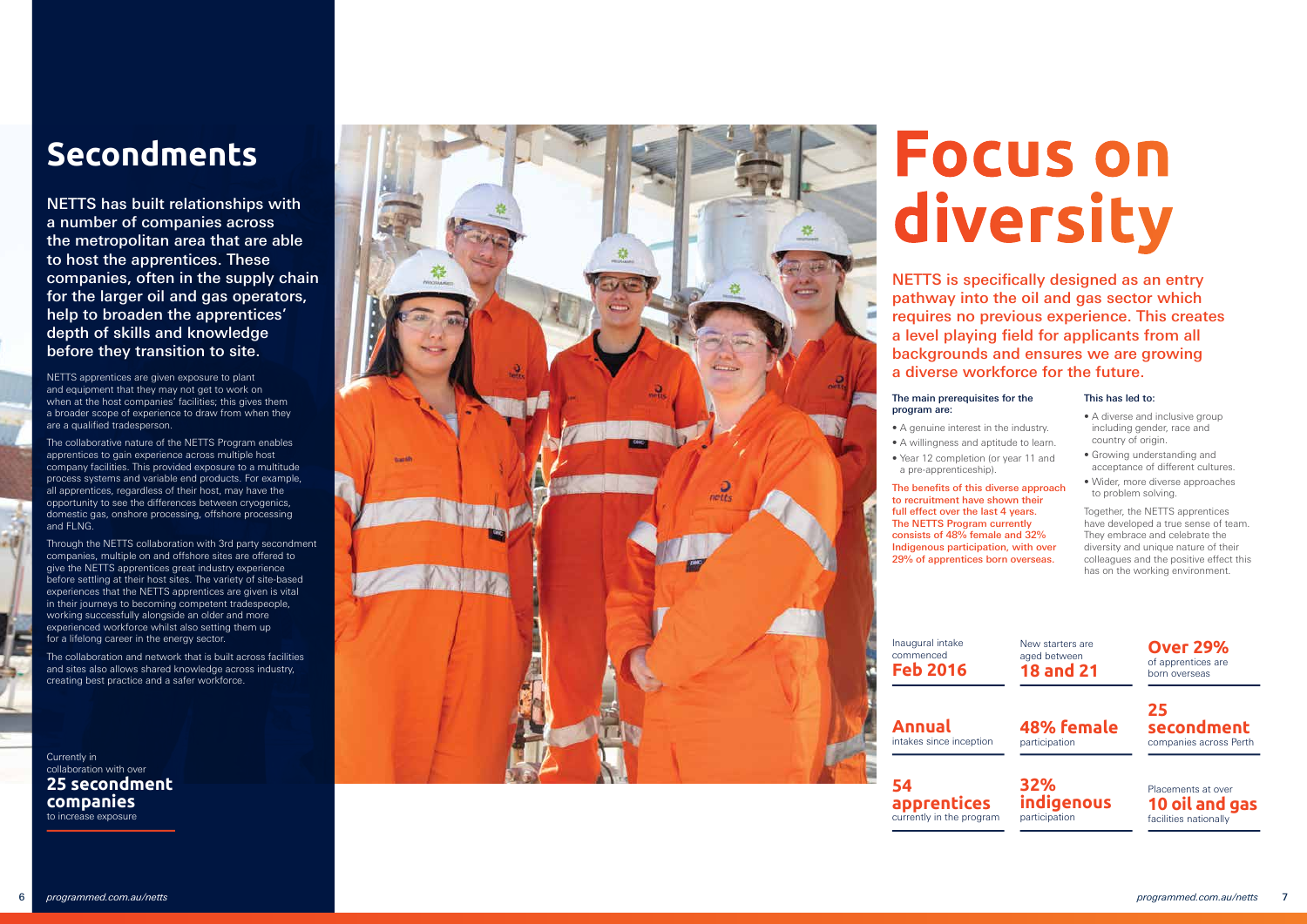**Brooke Rich** 2nd Year Instrument Electrician *Santos* 

Brooke is confident 19 year old from Kalamunda who was taken on by Santos to be an Instrument Electrician. On an ATAR pathway at Willeton Senior School, with plans to be a school teacher she soon decided that a more hands on role would suit her skill set better. Brooke made the decision to study an electrical pre apprenticeship which only served to reinforce her choice to pursue a trade.

Now in her second year Brooke feels the NETTS program has given her a good foundation with skills and understanding in process operations. It also supports her long term career plans, as she feels being dual traded would be very beneficial for her career.

Brooke's secondments have ensured that she has spent time during the first year doing domestic installation on various sites for electrical companies; this is essential in giving her the requirements for her electrical license.

Brooke has an outgoing and bubbly personality, her performance in the first year has shown NETTS and her host company that there are many opportunities long term for her not only in the maintenance space.

Brooke is interested in building the profile of women in nontraditional trades and is integral in growing a network of female professionals in her discipline.





### **Sterling Winmar**

### 4th Year Instrument Electrician *Shell*

Sterling relocated from the country to take his place in the NETTS Program as an INLEC for Shell Australia. He belongs to the Balardong Language Group from Quairading, East of Perth. Sterling's hard working and positive attitude has set him up for success in the apprenticeship and he continues to be a role model in his community.

Fast approaching his final year as an NETTS apprentice Sterling's journey has seen him work in many metro secondment placements, gaining his installation hours for his Electrical License.

His onsite experience, to date, has been gained working for Upstream Solutions at their Yelcherr Gas Plant in the remote Northern Territory. He is an active team member in a busy environment and is held in high regard on site by the other trades. Sterling works with his mentors on daily corrective and preventative maintenance tasks and has also taken on specialist projects relating to the instrumentation identifying continuous improvements and efficiencies.

Sterling is preparing for his mobilisation to Prelude where he will join the INLEC team working on the world's first FLNG. The future looks bright for Sterling in his instrumentation career.

## **Apprentice profiles**



### **Ellie Maskell**  1st Year Process Plant Operator *Woodside*

Ellie is an open-minded, hardworking first year Process Plant Apprentice for Woodside. Originally from the UK. Ellie has had the opportunity to travel and live around the world with her family. Ellie was lucky enough to relocate to South Korea for a four year placement and see some of the State's exciting LNG projects in construction before settling in Australia.

After finishing school, Ellie won a 'Women in Engineering' Scholarship; this small taster into the oil and gas world was enough to ensure confidence in the decision that a long term career in Operations was for her.

The first year of training has firmly grounded Ellie in the industry, reviewed and refreshed her engineering studies and seen her apply her knowledge to help others in the group. Ellie's placements whilst on secondment have opened her eyes to the opportunities that exist and given her some of the technical skills required in her role.

Ellie is committed to tackling gender stereotypes and looks forward to participating in an industry that is committed to closing the gender gap. Ellie feels passionate about an inclusive and accepting workforce that is dynamic and reactive to people's strengths and diversity.

Long term Ellie wants to become the best Process Operator she can with her eye on a university degree down the line.

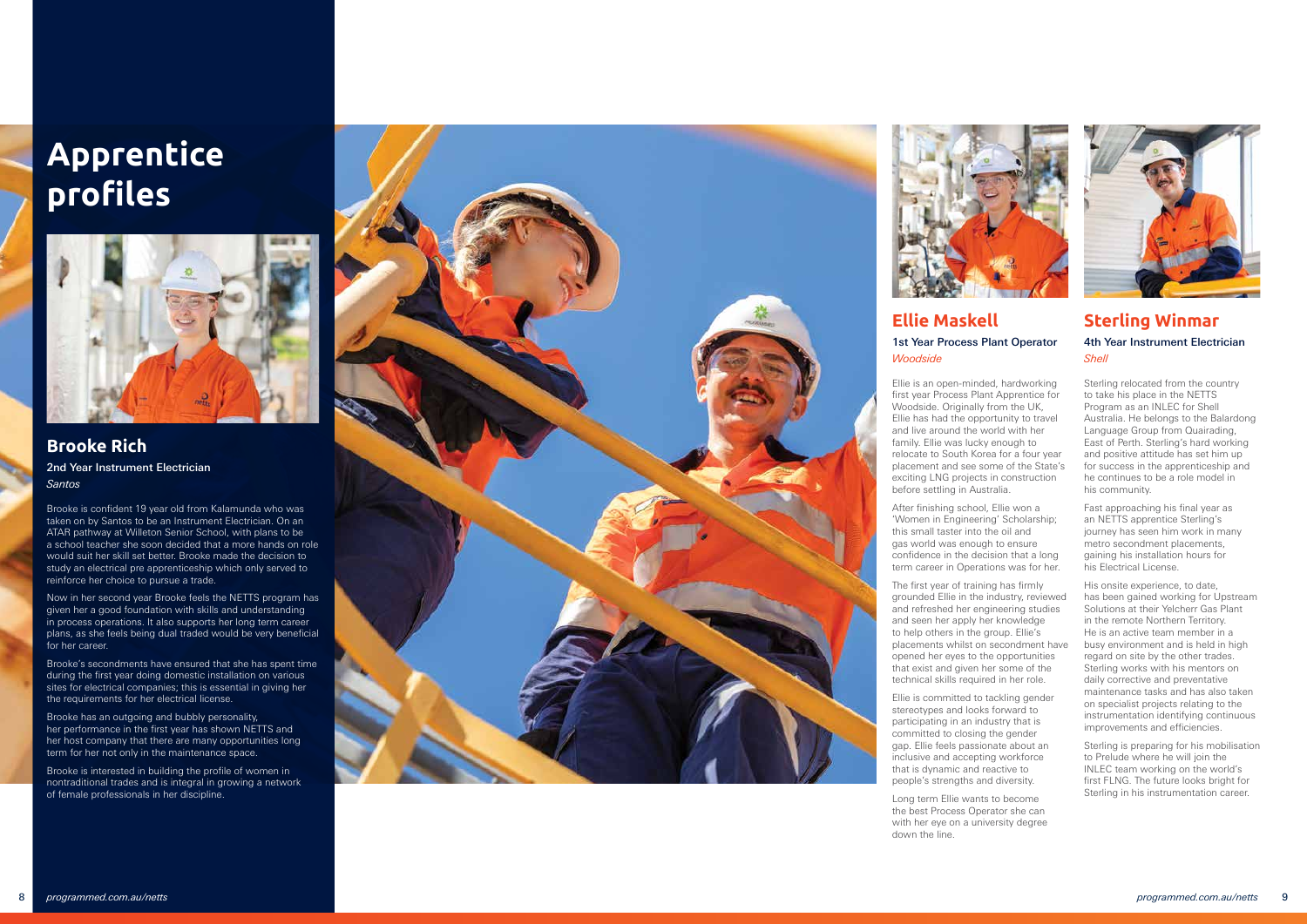# **History of NETTS**

As the oil and gas sector went through a rapid growth period in 2013/14, industry leaders began to discuss ways to better recruit and train apprentices. The desire was for a standardised education and training program to increase the supply of safe, skilled workers. Out of these discussions, the concept of a collaborative training program was workshopped, and the National Energy Technician Training Scheme (NETTS) was born.

The NETTS model was designed to use innovative educational approaches, increase community engagement and lower training costs.

Having recently recruited for our fifth and largest intake so far, the NETTS program continues to grow and meet the needs of a growing oil and gas industry.

Potential candidates are targeted at school-leaver stage with a prerecruitment strategy involving representatives visiting schools and Indigenous academies to raise awareness of the program and its employment opportunities.

When first on site, the initial reaction to these young apprentices was surprise at how skilled and knowledgeable they were, being so young, and they quickly integrated into the operations team.

### The foundation of this program was built on three core goals:

It is also pleasing to see the ongoing collaboration between Programmed and all the member companies, including Santos, Shell, Woodside, Inpex and Vermillion, to support the apprentice program and striving for continuous improvement.

- To increase diversity in the energy sector.
- To set an industry standard for training of new entrants into the oil and gas industry across Australia.
- To provide a steady pipeline of competent, safe and skilled operators and tradespeople into the energy sector.

We are looking forward to the next group of apprentices starting on our Santos facilities, working with a team who value the pipeline of talent coming through the NETTS program."

## **What our partners say about us?**

### **Ian Ritchie**

Competency Assurance Lead *Santos* 

"We currently have seven NETTS production apprentices at Devil Creek and Varanus Island Gas Plants. As well as experiencing working life on a gas plant, they also have the opportunity to experience working in remote locations including CS1 (compressor station 1) on DBPL (Dampier Bunbury Pipe Line) and Offshore Gas Production Platforms, Reindeer and John Brookes.

The feeling from site is one of pride in being involved in the development of these bright young apprentices, and their progression into full time positions within our industry.

### **Lawrence Ryper**

Prelude FLNG Onshore Production Team Lead *Shell Australia*

"Currently our third and fourth year apprentices are in the process of mobilising to Prelude FLNG where they will be working until the completion of their apprenticeship. Our second year mechanical fitters are about to graduate from TAFE and begin their placements with QGC and our instrument electricians with ENI and Santos, with our first years working hard at TAFE and taking part in activities like the Jimmy McQuade Safety Day.

Up until now, we have been privileged to have our peers in industry (including Woodside and Santos) host our apprentices. It's now exciting to be welcoming our fourth years onto Shell Australia's first operated asset on the West Coast, and to be part of the world first Floating LNG facility.

The NETTS Apprenticeship program allows us to collaborate with industry partners and actively contribute to the talent pipeline into the oil and gas industry."



66

The NETTS Apprenticeship program allows us to collaborate with industry partners and actively contribute to the talent pipeline into the oil and gas industry.